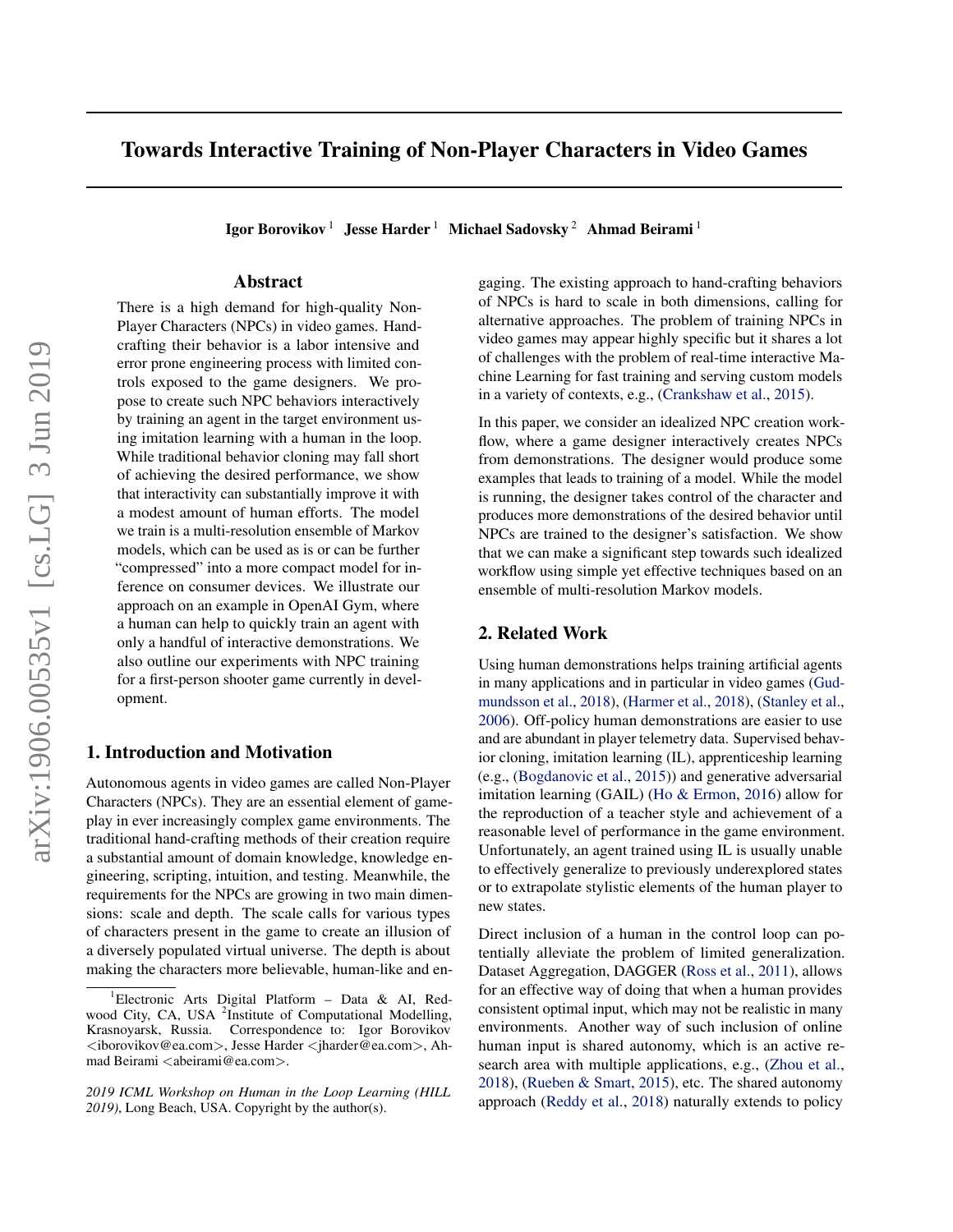blending [\(Dragan & Srinivasa,](#page-4-0) [2013\)](#page-4-0) and allows to train DQN agents cooperating with a human in complex environments effectively. The applications of including a human in the training loop to the fields of robotics and self-driving cars are too numerous to cover here, but they mostly address the optimality aspect of the target policy while here we also aim to preserve stylistic elements of organic human gameplay.

#### 3. Markov Ensemble Model

In this section, we introduce the notation and the necessary background on the building blocks used in the interactive procedure outlined in the next section.

Markov Decision Process: Following the established treatment of training artificial agents, we place the problem into the framework of Markov Decision Processes (MDPs) [\(Sutton & Barto,](#page-5-0) [1998\)](#page-5-0). While in many cases the actual observation space may not contain the full state space, the designed algorithms do not distinguish between state s and the corresponding observation available to the agent. We rely on an extended state space (defined below), which helps to mitigate the partial observability and preserve the stylistic element of human demonstrations.

The interaction of the agent and the environment takes place at discrete moments  $t = 1, \ldots, T$  with the value of t trivially observable by the agent. The agent, after receiving an observation  $s_t$  at time t, can take an action  $a_t \in A(s, t)$  from the set of allowed actions  $A(s, t)$  using policy  $\pi : s \to a$ . Executing an action in the environment results in a new state  $s_{t+1}$  and a reward  $r_{t+1}$  also observed by the agent. The primary objective of training a policy in RL is the maximization of cumulative rewards but they are inconsequential for the model we build; hence we drop them from further discussion. In this paper, we consider the episode-based environment, i.e., after reaching a certain condition, the execution of the described state-action loop ends. A complete episode is a sequence  $E = \{(s_t, a_t)\}_{t \in 1, ..., T}$ . The fundamental assumption regarding the described decision process is that it has the Markov property.

Extended state: Besides the most recent action taken before time t, i.e., action  $a_{t-1}$ , we also consider a recent history of the past n actions, where  $1 \leq n \leq T$ ,  $\alpha_{t,n} := a_{t-n}^{t-1} = \{a_{t-n}, \ldots, a_{t-1}\},\$  whenever it is defined in an episode E. For  $n = 0$ , we define  $a_{t,0}$  as the empty sequence. We augment the directly observed state  $s_t$  with the action history  $\alpha_{t,n}$ , to obtain an *extended state*  $S_{t,n} = (s_t, \alpha_{t,n}).$ 

The purpose of including the action history is to better capture additional information (e.g., stylistic features) from human controlling the input during interactive demonstrations. An extended policy  $\pi_n$ , which operates on the extended

states  $\pi_n : S_{t,n} \to a_t$ , is useful for modeling human actions in a manner similar to  $n$ -grams text models in natural lan-guage processing (NLP) (e.g., (Kamiński, [2016\)](#page-5-0), [\(Wright,](#page-5-0) [2017\)](#page-5-0), [\(Andresen & Zinsmeister,](#page-4-0) [2017\)](#page-4-0)). Of course, the analogy with  $n$ -gram models in NLP works only if both state and action spaces are discrete. We will address this restriction in the next subsection using multi-resolution quantization.

For a discrete state-action space and various  $n$ , we can compute probabilities  $P\{a_t|S_{t,n}\}\$  of transitions  $S_{t,n} \to a_t$ occurring in (human) demonstrations and use them as a Markov model  $M_n$  of order n of (human) actions. We say that the model  $M_n$  is defined on an extended state  $S_{n,n}$  if the demonstrations contain at least one occurrence of  $S_{n,n}$ . When a model  $M_n$  is defined on S, we can use  $P\{a_t|S_{t,n}\}\$ to sample the next action from all ever observed next actions in state  $S_{n,n}$ . Hence,  $M_n$  defines a partial stochastic mapping  $M_n : S_{n,n} \to A$  from extended states to action space A.

Stacked Markov models: We call a sequence of Markov models  $\mathcal{M}_n = \{M_i\}_{i=0,\dots,n}$  a stack of models. A (partial) policy defined by  $\mathcal{M}_n$  computes the next action at a state  $s_t$  as described in Algorithm [1.](#page-2-0) Such policy performs a simple behavior cloning. The policy is partial since it may not be defined on all possible extended states and needs a fallback policy  $\pi_*$  to provide a functional agent acting in the environment.

Note that it is possible to implement sampling from a Markov model using an  $\mathcal{O}(1)$  complexity operation with hash tables. Hence, when properly implemented, Algorithm [1](#page-2-0) is very efficient and suitable for real-time execution in a video game or other interactive application where expected inference time has to be on the scale of 1 ms or less  $<sup>1</sup>$ .</sup>

Quantization: Quantization (aka discretization) allows us to work around the limitation of discrete state-action space enabling the application of the Markov Ensemble approach to environments with continuous dimensions. Quantization is commonly used in solving MDPs [\(Wiering & van](#page-5-0) [Martijn Otterlo,](#page-5-0) [2012\)](#page-5-0) and has been extensively studied in the signal processing literature [\(Oppenheim & Schafer,](#page-5-0) [1975\)](#page-5-0), [\(Gersho & Gray,](#page-4-0) [1991\)](#page-4-0). Using quantization schemes that have been optimized for specific objectives can lead to significant gains in model performance, improving various metrics vs. ad-hoc quantization schemes, e.g., [\(Wiering &](#page-5-0) [van Martijn Otterlo,](#page-5-0) [2012\)](#page-5-0), (Pagès et al., [2004\)](#page-5-0).

Instead of trying to pose and solve the problem of optimal quantization, we use a set of quantizers covering a range of schemes from coarse to fine. At the conceptual level,

 $<sup>1</sup>A$  modern video game runs at least at 30 frames per second</sup> with lots computations happening during about 33 ms allowed per frame, drastically limiting the "budget" allocated for inference.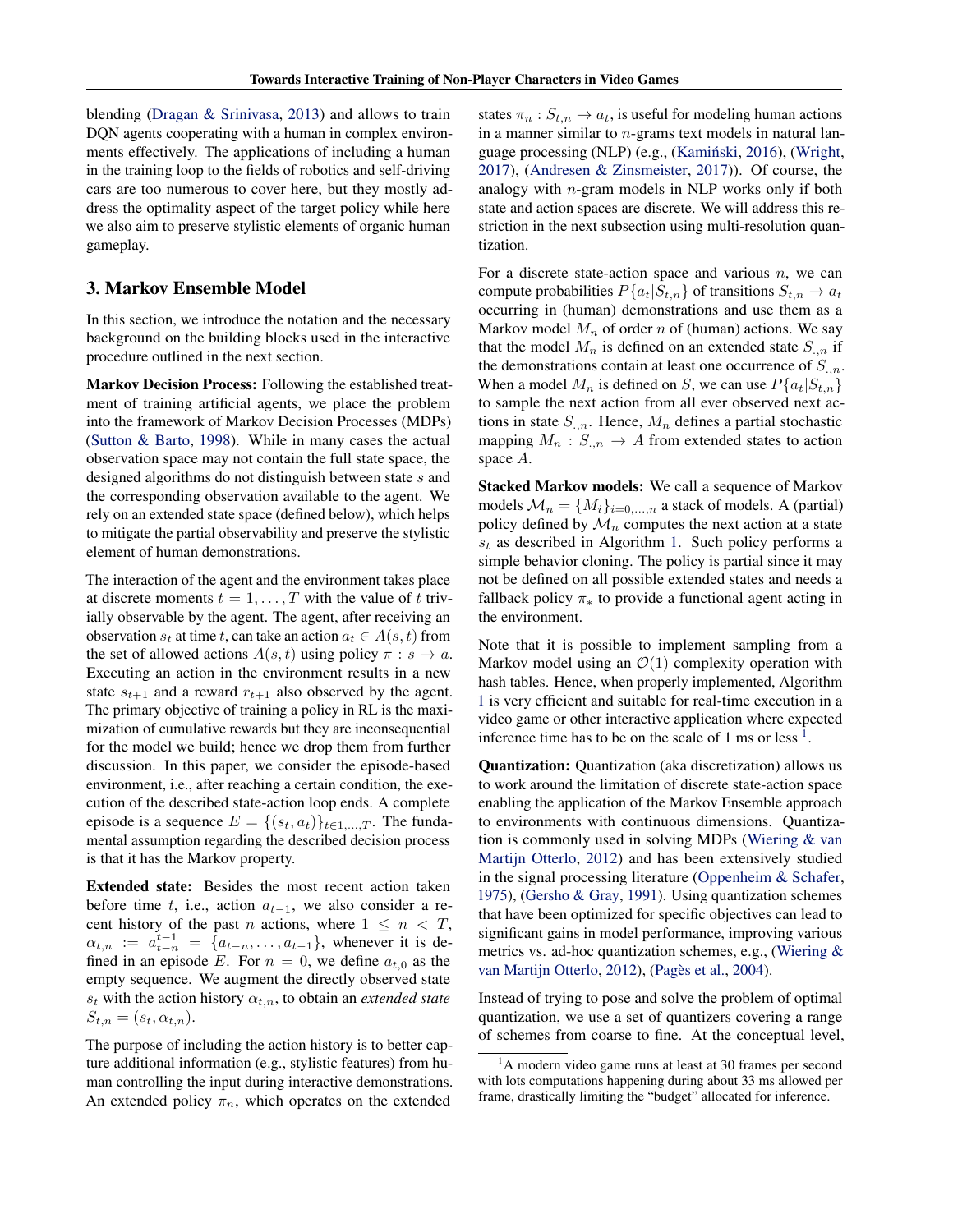<span id="page-2-0"></span>such an approach is similar to multi-resolution methods in image processing, mip-mapping and Level-of-Detail (LoD) representations in computer graphics [\(Hughes et al.,](#page-5-0) [2013\)](#page-5-0). The simplest quantization is a uniform one with step  $\sigma$ :

$$
Q_{\sigma}(x)=\sigma\Big\lfloor \frac{x}{\sigma}\Big\rfloor
$$

For illustration purposes, it is sufficient to consider only the uniform quantization  $Q_{\sigma}$ . In practice, most variables have naturally defined limits which are at least approximately known. Knowing the environment scale gives an estimate of the smallest step size  $\sigma_0$  at which we will have complete information loss, i.e., all observed values map to a single bin. For each continuous variable in the state-action space, we consider a sequence of quantizers with decreasing step size  $Q = \{Q_{\sigma_j}\}_{j=0,\dots,K}$ ,  $\sigma_j > \sigma_{j+1}$ , which naturally gives a quantization sequence  $\overline{Q}$  for the entire state-action space, provided  $K$  is fixed across the continuous dimensions. To simplify notation, we collapse the sub index and write  $Q_i$  to stand for  $Q_{\sigma_j}$ . For more general quantization schemes, the main requirement is the decreasingly smaller reconstruction error for  $Q_{j+1}$  in comparison to  $Q_j$ .

For an episode  $E$ , we compute its quantized representation in an obvious component-wise manner:

$$
E_j = \bar{Q}_j(E) = \{ (\bar{Q}_j(s_t), \bar{Q}_j(a_t)) \}_{t \in 1, ..., T} \tag{1}
$$

which defines a multi-resolution representation of the episode as a corresponding ordered set  ${E_j}_{j \in \{0,\ldots,K\}}$  of quantized episodes, where  $\overline{Q}$  is the vector version of quantization Q.

In the quantized Markov model  $M_{n,j} = \overline{Q}_j(M_n)$ , which we construct from the episode  $E_i$ , we compute extended states using the corresponding quantized values. Hence, the extended state is  $\overline{\hat{Q}}_j(S_{t,n}) = (\overline{Q}(s_t), \overline{Q}(\alpha_{t,n}))$ . Further, we define the model  $\overline{Q}_j(M_n)$  to contain probabilities  $P\{a_t | \bar{Q}_j(S_{t,n})\}$  for the *original* action values. In other words, we do not rely on the reconstruction mapping  $\overline{Q}_j^{-1}$ to recover action but store the original actions explicitly. In practice, continuous action values tend to be unique and the model samples from the set of values observed after the occurrences of the corresponding extended state. Our experiments show that replaying the original actions instead of their quantized representation provides better continuity and natural true-to-the-demonstration look of the cloned behavior.

Markov Ensemble: Combining together stacking and multi-resolution quantization of Markov models, we obtain Markov Ensemble  $\mathcal E$  as an array of Markov models parameterized by the model order  $n$  and the quantization schema  $Q_i$ :

$$
\mathcal{E}_{N,K} = \mathcal{M}_{i,j}, i = 0, ..., N, j = 0, ..., K
$$
 (2)

Algorithm 1 Markov Stack M Discrete Partial Policy

**Input:** sequence  $E = \{(s_t, a_t)\}_{t \in 1,\dots,T}$ , time t. **Output:** next action  $a$ // Note the direction of the iterations: for  $k = n$  to 0 step  $-1$  do Form extended state  $S = (s_t, \alpha_{t,k}).$ if  $S \in$  dom  $M_n$  then RETURN  $M_n(S)$ end if end for RETURN fallback action  $a = \pi_*(s_t)$ 

The policy defined by the ensemble (2) computes each next action following Algorithm 2. The Markov Ensemble technique, together with the policy defined by it, are our primary tools for cloning behavior from demonstrations.

Note, that with the coarsest quantization  $\sigma_0$  present in the multi-resolution schema, the policy should always return an action sampled using one of the quantized models, which at the level 0 always finds a match. Hence, such models always "generalize" by resorting to simple sampling of actions when no better match found in the observations. Excluding too coarse quantizers and Markov order 0 will result in executing default policy  $\pi_*$  in the Algorithms 1 and 2. A possible default policy returns a random action sampled from the action space as in the provided OpenAI Gym examples. The default policy in a video game can be as simple (return an idle action) or more sophisticated and use some heuristics preventing the agent from erratic behavior.

Interactive Training of Markov Ensemble: If the environment allows a human to override the currently executing policy and record new actions (demonstrations), then we can generate a sequence of demonstrations produced interactively. For each demonstration, we construct a new Markov Ensemble and add it to the sequence (stack) of already existing models. The policy based on these models consults with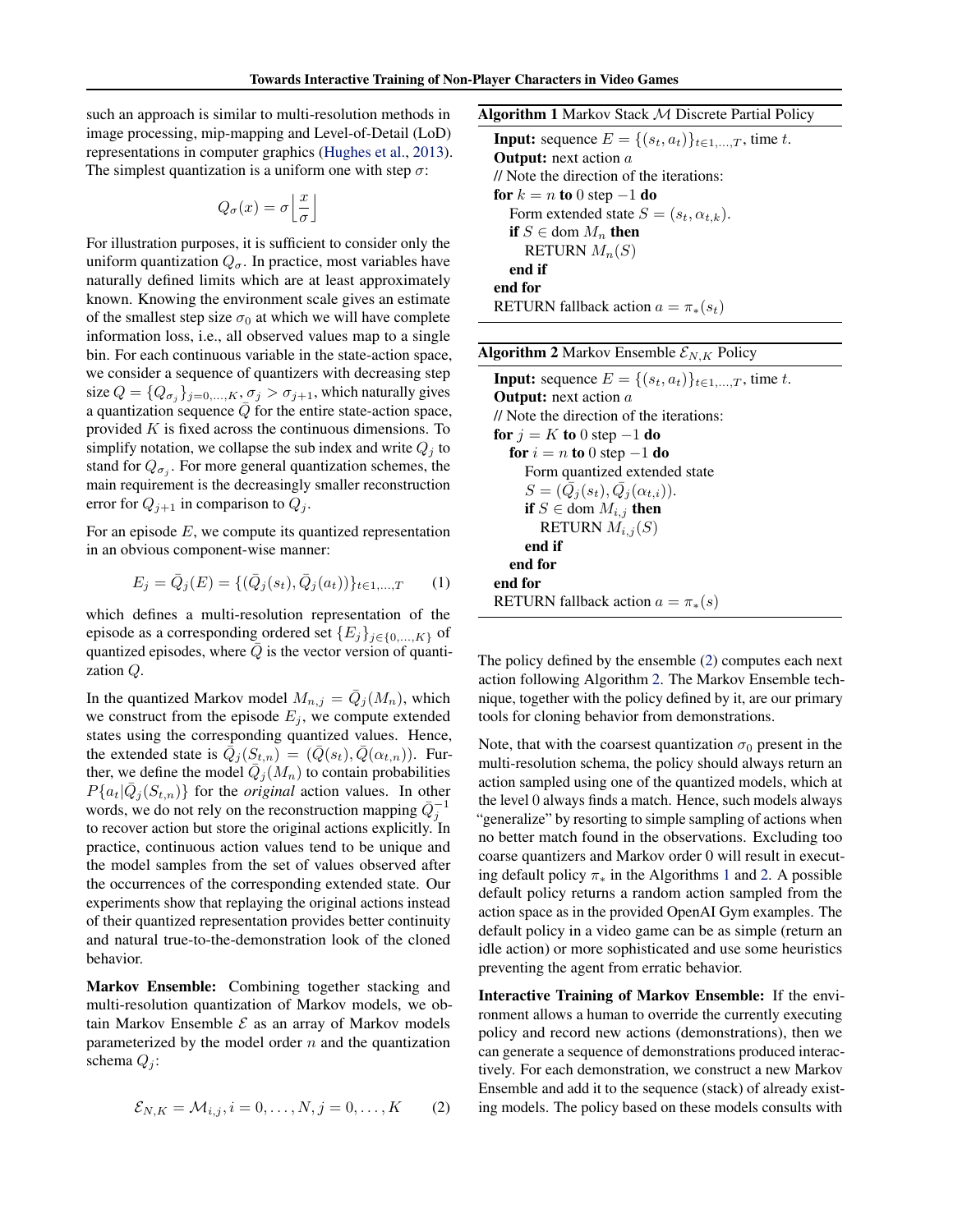

Figure 1. During a number of Mountain Car episodes, a human user can take control over and provide demonstrations (bottom bar chart). The random agent is controlling the car in the first 10 episodes to establish baseline. For this environment, good actions (orange color) add energy to the car. Overall, Ensemble model becomes more "competent" with more demonstrations, i.e., is capable to provide next action for more observations, eventually solving most episodes.

the latest one first. If the consulted model fails to produce an action, the next model is asked, etc. until there are no other models or one of them returns action sampled according to Algorithm [2.](#page-2-0) Thanks to the sequential organization, the latest demonstrations take precedence of the earlier ones, allowing correcting previous mistakes or adding new behavior for the previously unobserved situations. We illustrate the logic of such an interaction with the sample git repository [\(Borovikov,](#page-4-0) [2019\)](#page-4-0). The computational costs for each ensemble, as already noted, is small constant  $\mathcal{O}(1)$  while the overall complexity grows linearly with the number of demonstrations, allowing sufficiently long interaction of a user with the environment and training a more powerful policy. In our case studies, we show that often even a small number of strategically provided demonstrations results in a well-behaving policy.

### 4. Case Studies

We consider two simple OpenIA Gym examples first and then discuss a more practical application of the proposed interactive training to a proprietary modern open-world first person shooter video game.

OpenAI Gym, classic control: We discuss Mountain Car and Lunar Lander to illustrate the approach with working Python code, available from the repository [\(Borovikov,](#page-4-0) [2019\)](#page-4-0). The first example, Mountain Car, is nearly trivial



Figure 2. During a number of episodes, a human can take control over Lunar Lander and provide demonstrations. The random agent is controlling the lander in the first 10 episodes to establish baseline. Since average-skilled human actions remain sub-optimal, the resulting performance of the model doesn't reach same level of performance as in the case of Mountain Car. However, with human in the loop, there is at least one completely solved episode and the average performance of the model substantially surpasses that one of the random agent. The fact that the state-action spaces for Lunar Lander are of a higher dimensionality than that of Mountain Car results in slower learning from demonstrations, even with a human actively providing teacher inputs.

for a human to solve. Also, it allows the evaluation of the quality of individual actions: the "good" actions add mechanical energy to the system. The plot on Figure 1 shows that after just a few episodes that included some demonstrations from a human, the model can solve the environment on its own quite often. Its performance keeps improving with additional demonstrations even if some of the demonstrated actions may be sub-optimal.

Lunar Lander poses more challenges to a human. It requires some level of skills from a human player to outperform the random agent substantially. However, despite the sub-optimality of human demonstrations, they significantly increase performance over that one of the random agent.

An Open World Video Game: For the practical application, we use an open world first-person shooter game, with OpenAI-style instrumentation for extracting game states and providing back actions. The game we explored is still in development, making learning from frame-buffer infeasible due to frequent changes of the visuals. The instrumentation, on the other hand, allows extracting relevant game state with relative ease. We convert the state into the features more suitable for training a general model. In particular, instead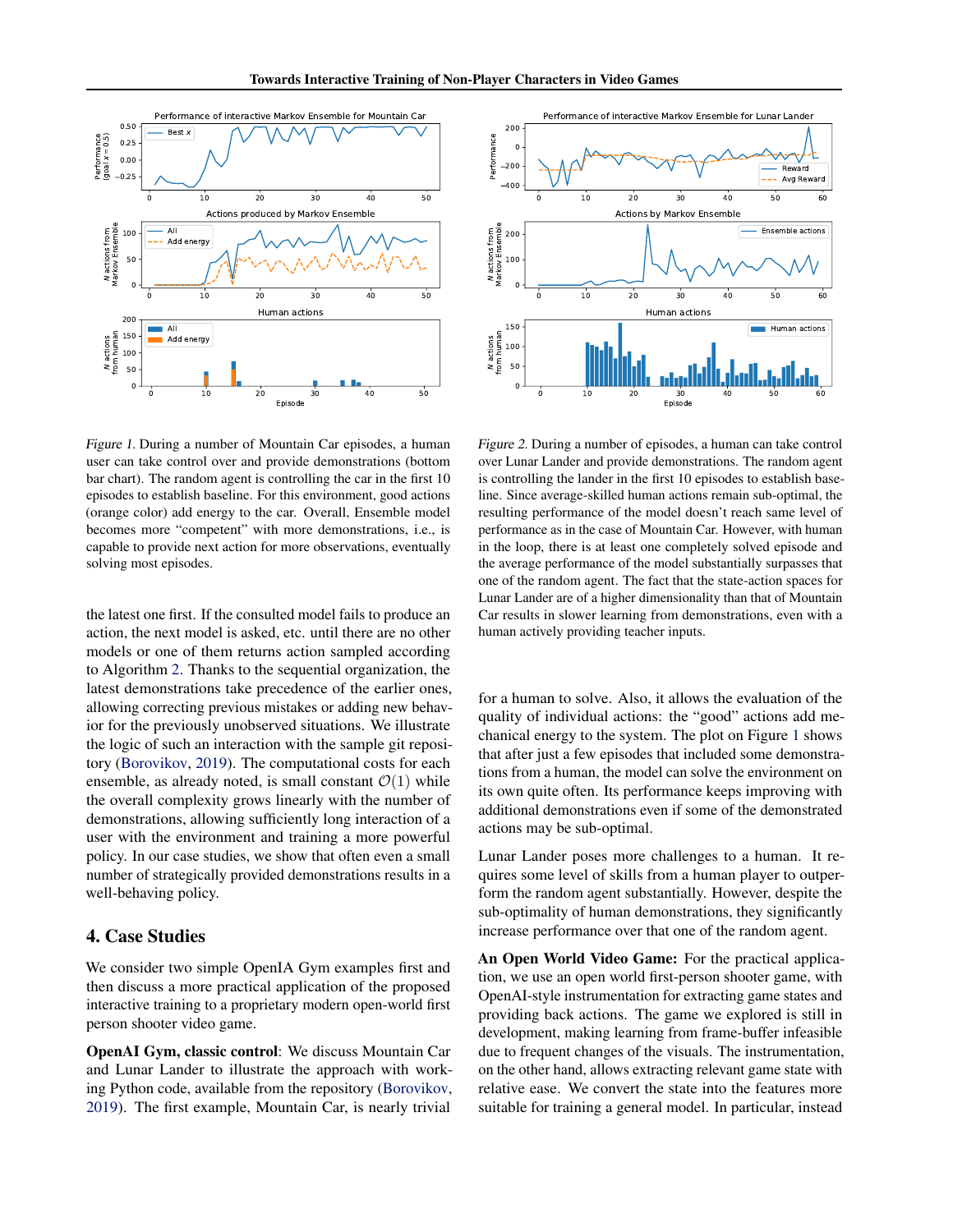<span id="page-4-0"></span>of the absolute coordinates and orientation of the player and non-player characters we use their relative to each other location and orientation. Additionally, we included the presence of other relevant features like line of site, ammo, health, ground speed, animation type (e.g., crouched, sprinting, jumping), collision state, etc. The quantization schemes come naturally from the gameplay design, e.g., for the distance to the adversary we defined ranges like "too far to aim", "can shoot but the damage is negligible", etc., all the way down to "melee weapon range" using game tuning data and personal experience of playing the game.

For the experiments reported in Figure 3, we trained only one type of gameplay - aggressive approach and attack of the adversary. The untrained model would not attempt to approach and attack without additional fallback logic in the control loop. After only about 40 seconds of human training, the Markov Ensemble model learns attack skills to a high degree of efficiency and eliminates the need for the additional logic most of the time. Here, efficiency refers to how frequently the Markov Ensemble is able to infer an action for the current extended state and not how competitive the performance of those actions is. Similarly, we can train an agent to negotiate contextual obstacles, use "goodies" (e.g., medical and ammo packs found in the environment) and interact with other types of objects in the game.

Since loading and inference time of the stacked model grows as  $\mathcal{O}(N)$  with the number of demonstrations N, it may be beneficial to apply DAGGER [\(Ross et al.,](#page-5-0) [2011\)](#page-5-0) to build a more compact aggregate model. Alternatively, we can use bootstrap to generate additional training data with no human in the loop to train an aggregate DNN model from the resulting data (Borovikov & Beirami, 2019). When using ANNs, aggregated models would load and execute inference at the speeds compatible with the real-time performance of the game.

#### 5. Discussion and Future Work

In this paper, we show that including a human in the learning loop can result in practical training of even such a simple model like our Markov Ensemble model. Quantization provides a simple yet efficient way of generalization for the models trained only on a limited number of human inputs. The process of having a human actively monitor the model and take over control can train practically useful models like the one we discuss for a first-person shooter game. Our future work includes meta-parameters tuning for the ensemble parameters (quantization schemes, extended state history size) for more effective training and more accurate style reproduction. Also, it will be beneficial to place the proposed techniques into a more general framework of RL and IL.



Figure 3. During a session of gameplay in a First Person Shooter game where an AI agent is in control, a human user takes over to teach the model new skills, resulting in improved performance by the model. Here, the performance is the proportion of time that the underlying Markov Ensemble was able to recognize the game state and supply an action. Concretely, the AI agent learned to follow and attack the adversarial NPC using ranged weapons aggressively. Training happens between 20 and 60 seconds into the episode.

#### References

- Andresen, M. and Zinsmeister, H. Approximating Style by N-gram-based Annotation. In *Proceedings of the Workshop on Stylistic Variation*, pp. 105–115, 2017.
- Bogdanovic, M., Markovikj, D., Denil, M., and de Freitas, N. Deep Apprenticeship Learning for Playing Video Games. In *AAAI Workshop: Learning for General Competency in Video Games*, 2015.
- Borovikov, I. Interactive Training (code base). [https:](https://github.com/nekkar/interactive_training) [//github.com/nekkar/interactive\\_](https://github.com/nekkar/interactive_training) [training](https://github.com/nekkar/interactive_training), 2019.
- Borovikov, I. and Beirami, A. From Demonstrations and Knowledge Engineering to a DNN Agent in a Modern Open-World Video Game. In *Spring Symposium on Combining Machine Learning with Knowledge Engineering (AAAI-MAKE)*, Stanford, CA, 2019. AAAI.
- Crankshaw, D., Wang, X., Gonzalez, J., and Franklin, M. J. Scalable training and serving of personalized models. 2015.
- Dragan, A. D. and Srinivasa, S. S. A policy-blending formalism for shared control. *I. J. Robotics Res.*, 32:790–805, 2013.
- Gersho, A. and Gray, R. M. *Vector Quantization and Signal Compression*. Technology and Engineering. Springer Science and Business Media, 1991.
- Gudmundsson, S. F., Eisen, P., Poromaa, E., Nodet, A., Purmonen, S., Kozakowski, B., Meurling, R., and Cao, L. Human-like playtesting with deep learning. *2018 IEEE Conference on Computational Intelligence and Games (CIG)*, pp. 1–8, 2018.